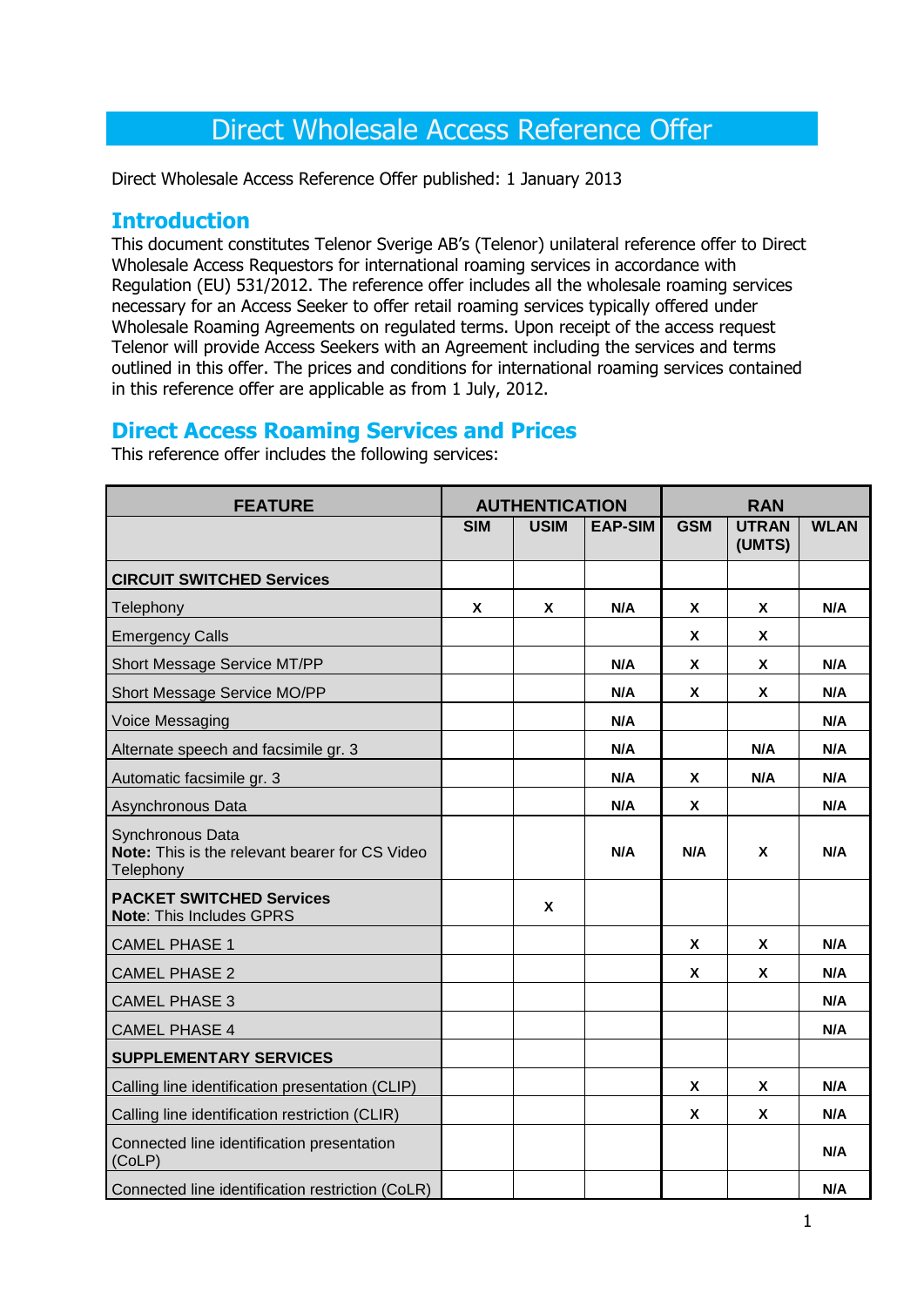| <b>FEATURE</b>                                                                | <b>AUTHENTICATION</b> |  | <b>RAN</b> |             |   |     |
|-------------------------------------------------------------------------------|-----------------------|--|------------|-------------|---|-----|
| Calling Name Presentation (CNAP)                                              |                       |  |            |             |   | N/A |
| Call forwarding unconditional (CFU)                                           |                       |  |            | X.          | X | N/A |
| Call forwarding on mobile subscriber busy<br>(CFB)                            |                       |  |            | X           | X | N/A |
| Call forwarding on no reply (CFNRy)                                           |                       |  |            | X           | X | N/A |
| Call forwarding on mobile subscriber Not<br>reachable (CFNRc)                 |                       |  |            | X           | X | N/A |
| Call waiting (CW)                                                             |                       |  |            | X           | X | N/A |
| Call hold (HOLD)                                                              |                       |  |            | X           | X | N/A |
| Multy party (MPTY)                                                            |                       |  |            | X           | X | N/A |
| Closed user group (CUG)                                                       |                       |  |            |             |   | N/A |
| Completion of Calls to Busy Subscribers                                       |                       |  |            | X           | X | N/A |
| <b>Call Deflection</b>                                                        |                       |  |            |             |   | N/A |
| <b>Explicit Call Transfer</b>                                                 |                       |  |            | X           | X | N/A |
| Barring of all outgoing calls (BAOC)                                          |                       |  |            | X           | X | N/A |
| Barring of all outgoing international calls<br>(BOIC)                         |                       |  |            | $\mathbf x$ | X | N/A |
| Barring of all outgoing international calls<br>except (BOIC-ex HC)            |                       |  |            | X           | X | N/A |
| Barring of all incoming calls (BAIC)                                          |                       |  |            | <b>X</b>    | X | N/A |
| Barring of all incoming calls when roaming<br>outs. HPMN Operator (BAIC-Roam) |                       |  |            | X           | X | N/A |
| User to User Signalling (UUS)                                                 |                       |  |            |             |   | N/A |
| USSD/MO                                                                       |                       |  |            | X           | X | N/A |
| USSD /MT (i.e. network initiated)                                             |                       |  |            | X           | X | N/A |
| EMLPP (Enhanced Multi-Level Procedure and<br>Pre-emption)                     |                       |  |            |             |   | N/A |
| <b>NETWORK FEATURES</b>                                                       |                       |  |            |             |   |     |
| <b>HSCSD Asymmetric</b>                                                       |                       |  | N/A        | X           |   | N/A |
| <b>HSCSD Symmetric</b>                                                        |                       |  | N/A        | X           |   | N/A |
| <b>ECSD</b>                                                                   |                       |  | N/A        |             |   | N/A |
| <b>EDGE</b>                                                                   |                       |  | N/A        |             |   | N/A |
| <b>UDI</b>                                                                    |                       |  | N/A        |             | X | N/A |
| <b>HSDPA</b>                                                                  |                       |  | N/A        |             |   | N/A |
| <b>HSUPA</b>                                                                  |                       |  | N/A        |             |   | N/A |
| <b>ADDITIONAL NETWORK FEATURES</b>                                            |                       |  |            |             |   |     |
| Multi-call                                                                    |                       |  |            |             |   | N/A |
| <b>LCS</b>                                                                    |                       |  |            |             |   | N/A |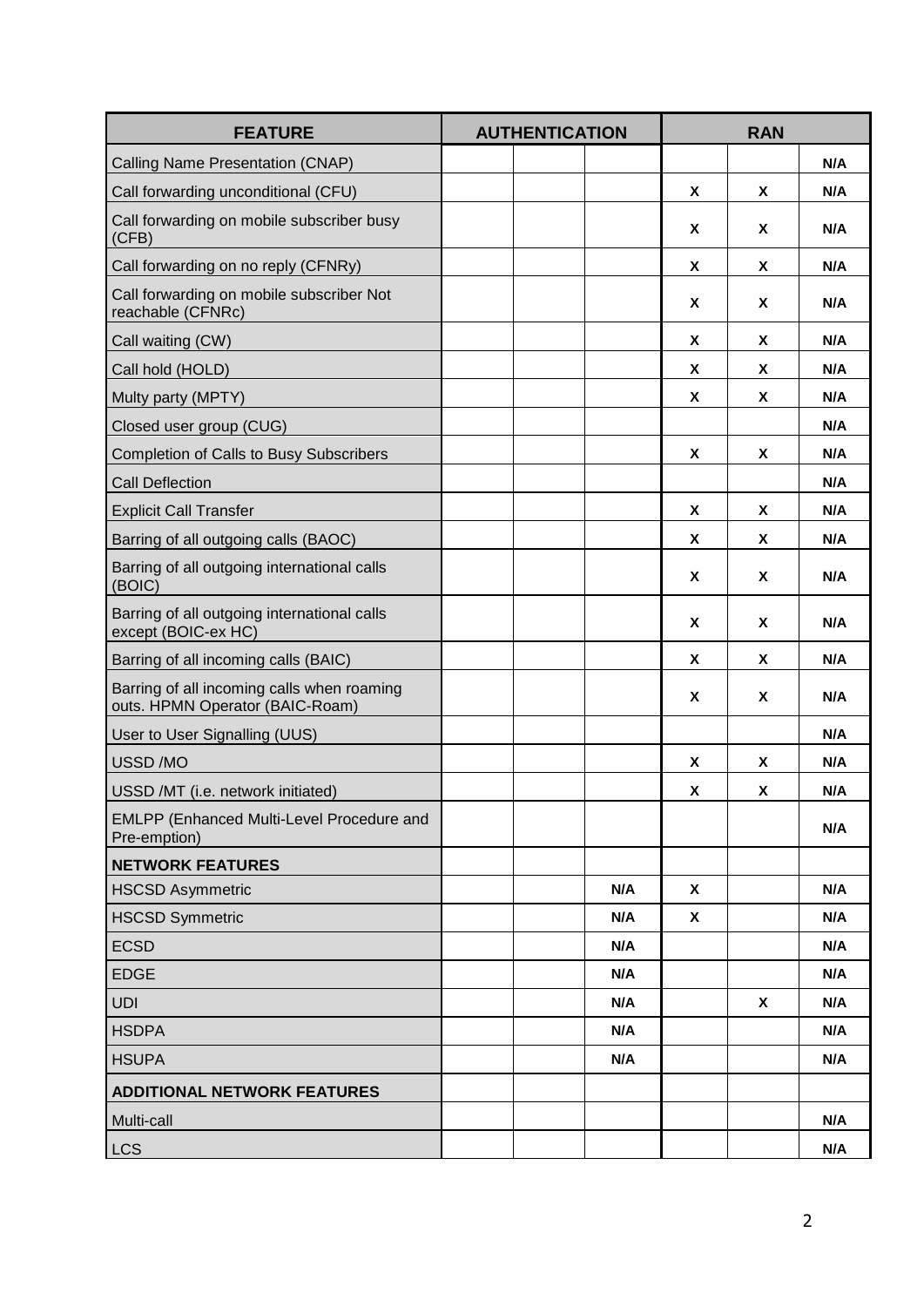The wholesale prices for the regulated roaming services outlined above are as follows:

a) Telenor shall charge the Direct Wholesale Access Seeker the following Rates for each Transaction Type during the period from 1 July 2012 to and including 30 June 2013:

| <b>Transaction Type</b>                                  | <b>Rate in EUR</b> | <b>Charging Interval</b> |
|----------------------------------------------------------|--------------------|--------------------------|
| Mobile originated circuit switched voice originating and | $0.14$ /minute     | 30 seconds/1 second      |
| terminating within the EU/EEA, excluding calls to        |                    |                          |
| premium rate numbers and special numbers.                |                    |                          |
| Mobile originated SMS                                    | 0.03               | Per message              |
| Packet switched data                                     | $0.25$ /MB         | Per kB                   |

b) Telenor shall charge the Direct Wholesale Access Seeker the following Rates for each Transaction Type during the period from 1 July 2013 to and including 30 June 2014:

| <b>Transaction Type</b>                                  | <b>Rate in EUR</b>   | <b>Charging Interval</b> |
|----------------------------------------------------------|----------------------|--------------------------|
| Mobile originated circuit switched voice originating and | $\vert$ 0.10 /minute | 30 seconds/1 second      |
| terminating within the EU/EEA, excluding calls to        |                      |                          |
| premium rate numbers and special numbers.                |                      |                          |
| Mobile originated SMS                                    | 0.02                 | Per message              |
| Packet switched data                                     | $0.15$ /MB           | Per kB                   |

c) Telenor shall charge the Direct Wholesale Access Seeker the following Rates for each Transaction Type during the period from 1 July 2014 to and including 30 June 2015 and each subsequent one year term:

| <b>Transaction Type</b>                                  | <b>Rate in EUR</b> | <b>Charging Interval</b> |
|----------------------------------------------------------|--------------------|--------------------------|
| Mobile originated circuit switched voice originating and | $0.05$ /minute     | 30 seconds/1 second      |
| terminating within the EU/EEA, excluding calls to        |                    |                          |
| premium rate numbers and special numbers.                |                    |                          |
| Mobile originated SMS                                    | 0.02               | Per message              |
| Packet switched data                                     | $0.05$ /MB         | Per kB                   |

# **Additional Services**

The following additional services, where available, will be provided upon request:

- a) Mobile originated circuit switched voice calls to Premium Rate and Special numbers
- b) Mobile originated circuit switched voice calls terminating outside the EU/EEA
- c) Mobile originated SMS termination outside the EU/EEA
- d) Video calls

### **Service Level Agreements**

Telenor shall supply the services to the Access Seeker on equivalent terms and conditions of supply and standards of service to those which it provides to its own retail customers.

#### **Interoperability & Testing**

Telenor uses the following industry standard IREG testing methodology used by GSM Association Members:

IR.21 to test and confirm interconnection and interoperability between networks.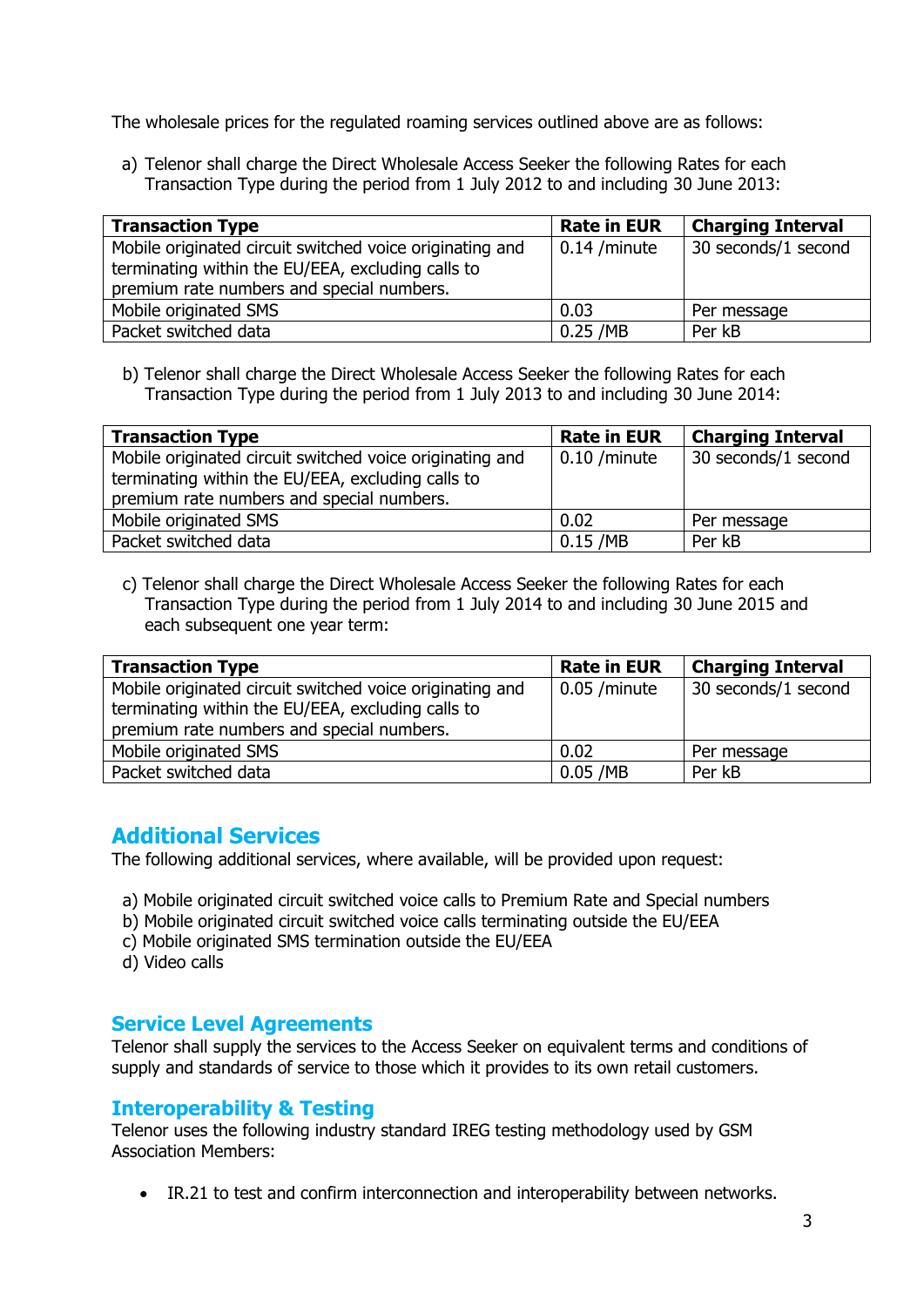- IR.24 to certify and ensure correct functioning of circuit switched voice and SMS.
- IR.35 to certify and ensure correct functioning of packet switched services.
- IR.60 to certify and ensure correct functioning of CAMEL prepaid services.

The full list of these technical standards and protocols for the period in operation are available through GSM Association [\(www.gsmworld.com\)](http://www.gsmworld.com/).

#### **Security and Data Privacy**

The Parties commit themselves to observe the secrecy rules and maintain the data secrecy according to the data security and data privacy obligations under the European Regulatory Framework, the Swedish Regulatory Framework and as further outlined in the Direct Wholesale Access Agreement.

### **Duration of the Agreement**

When the agreement comes into force it shall remain in force unless terminated by one of the parties in writing subject to a notice period of six months or terminated as per the conditions stipulated in the Direct Wholesale Roaming Access Agreement.

#### **Restrictions on Conduct of Business**

The Access Seeker undertakes the following:

- To ensure the service is not used for commercial SMS Interworking and to ensure that no SPAM or commercial SMS is sent to the Telenor network or to its customers by using this facility. If SMS interworking is required then a separate agreement will be concluded for this service;
- To take all reasonable steps to maintain the quality of the Telenor network;
- Not to use the Direct Wholesale Access Services or allow any customer or other third party to use such services for any immoral, obscene, harmful, offensive or unlawful purpose;
- Not to make any disparaging remarks about the Telenor network or mislead or make any false statements or representations in respect of the Telenor network;
- To comply with all directions issued by Telenor which are reasonably necessary to assist it in complying with any regulatory requirement; and
- Not to sell Access Seeker services to any customer whose residence or place of business is outside the EU/EEA.
- To have a signed Licensing Agreement (which must be annually renewed) with GSM Association.

#### **Requirements on the Access Seeker**

Telenor may require the following from the Access Seeker:

- A bank guarantee and/or upfront payment prior to commencement of the service start and during operations.
- A forecast of traffic volumes.
- Provide the necessary information for system interconnection at the start of the service and on a continual basis.
- Provide test SIMs/USIMs.
- Billing and Transfer information.
- Any other technical information or information necessary to launch or assess compatibility of the service.